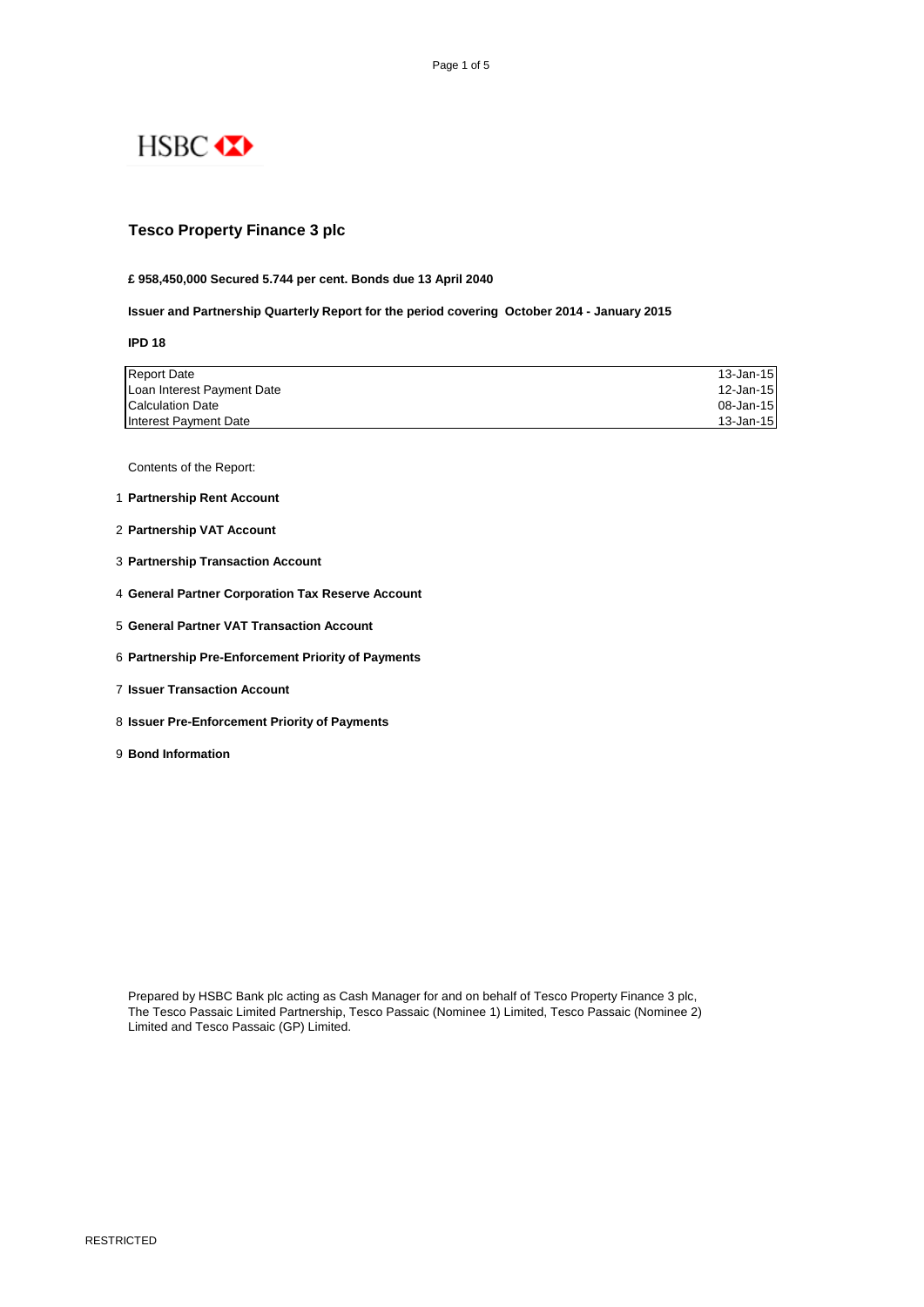## **1. Partnership Rent Account 70295444**

|             | Opening Balance                    | 5,000.03 Cr      |       |
|-------------|------------------------------------|------------------|-------|
| <b>DATE</b> | <b>ENTRY DETAILS</b>               | AMOUNT (£)       | CR/DR |
| 07-Jul-10   | Initial Deposit on Closing Date    | 5,000.00 Cr      |       |
| 23-Dec-14   | Rent                               | 14,059,569.60 Cr |       |
| 12-Jan-15   | To Partnership Transaction Account | 14,059,569.60 Dr |       |
|             |                                    |                  |       |
|             | <b>Closing Balance</b>             | 5,000.03 Cr      |       |
|             |                                    |                  |       |

# **2. Partnership VAT Account 70295460**

|                        | Opening Balance                          | 3,048,538.59 Cr                    |       |
|------------------------|------------------------------------------|------------------------------------|-------|
| <b>DATE</b>            | <b>ENTRY DETAILS</b>                     | AMOUNT (£)                         | CR/DR |
| 29-Oct-14<br>23-Dec-14 | <b>VAT Payment</b><br><b>VAT Funding</b> | 2,811,663.96 Dr<br>2,811,913.96 Cr |       |
|                        | <b>Closing Balance</b>                   | 3,048,788.59 Cr                    |       |
|                        |                                          |                                    |       |

# **3. Partnership Transaction Account 70295452**

|             | <b>Opening Balance</b>   | 6.250.00 Cr      |       |
|-------------|--------------------------|------------------|-------|
| <b>DATE</b> | <b>ENTRY DETAILS</b>     | AMOUNT (£)       | CR/DR |
|             |                          |                  |       |
| 06-Jan-15   | <b>Credit Interest</b>   | 1,565.53 Cr      |       |
| 12-Jan-15   | Transfer from Rent       | 14,059,569.60 Cr |       |
| 12-Jan-15   | <b>Trustee Fee</b>       | 1,500.00 Dr      |       |
| 12-Jan-15   | <b>Ongoing Fee</b>       | 39,501.96 Dr     |       |
| 12-Jan-15   | <b>Expenses</b>          | 24,777.30 Dr     |       |
| 12-Jan-15   | Partnership Swap payment | 669,595.12 Cr    |       |
| 12-Jan-15   | <b>Partnership Debt</b>  | 14,456,591.24 Dr |       |
| 12-Jan-15   | Spenhill                 | 90,663.67 Dr     |       |
|             |                          |                  |       |
|             |                          |                  |       |
|             |                          |                  |       |
|             | <b>Closing Balance</b>   | 123,946.08 Cr    |       |
|             |                          |                  |       |

## **4. General Partner Corporation Tax Reserve Account 70295487**

|             | Opening Balance        |            | $0.00$ Cr |       |
|-------------|------------------------|------------|-----------|-------|
| <b>DATE</b> | <b>ENTRY DETAILS</b>   | AMOUNT (£) |           | CR/DR |
|             |                        |            |           |       |
|             |                        |            |           |       |
|             |                        |            |           |       |
|             | <b>Closing Balance</b> |            | $0.00$ Cr |       |
|             |                        |            |           |       |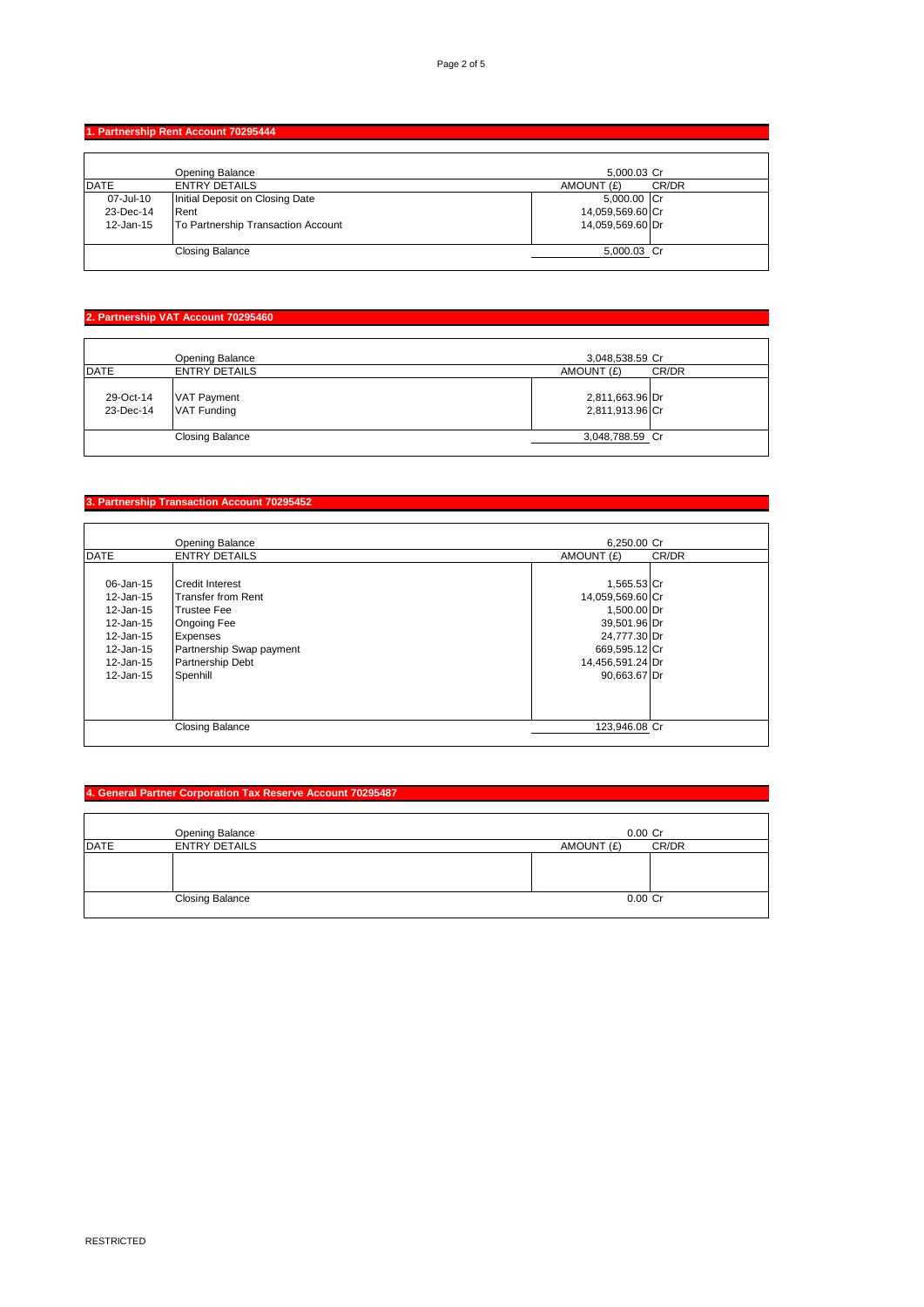### **5. General Partner VAT Transaction Account 70298993**

|             | <b>Opening Balance</b> | 164,576.77 Cr |       |
|-------------|------------------------|---------------|-------|
| <b>DATE</b> | <b>ENTRY DETAILS</b>   | AMOUNT (£)    | CR/DR |
|             |                        |               |       |
|             | <b>Closing Balance</b> | 164,576.77 Cr |       |

| Expense Reserve Ledger - Max GBP 500,000.00 |                                                    |  |
|---------------------------------------------|----------------------------------------------------|--|
|                                             |                                                    |  |
| <b>IDATE</b>                                |                                                    |  |
| 13/10/2014<br>13/01/2015                    | 6,250.00<br>117,696.08<br>123,946.08 Cr<br>Balance |  |

### **6. Partnership Pre-Enforcement Priority of Payments**

|               |                                                                           | Funds Paid Out of | <b>Funds Received into</b> |
|---------------|---------------------------------------------------------------------------|-------------------|----------------------------|
| Date          |                                                                           | account(E)        | account(E)                 |
| $12 - Jan-15$ |                                                                           |                   |                            |
|               | <b>Partnership Available Funds</b>                                        |                   |                            |
|               |                                                                           |                   |                            |
|               | a Rental Income                                                           |                   | 14,059,569.60              |
|               | b Funds from Issuer under Partnership Swaps                               |                   | 14,456,632.00              |
|               | c From Partnership VAT Account                                            |                   |                            |
|               | d From Partnership Disposal Proceeds Account                              |                   |                            |
|               | e From Partnership Insurance Proceeds Account                             |                   |                            |
|               | f Interest received by the Partnership Accounts and Rent Account          |                   | 1,565.53                   |
|               | g Eligible Investment Earnings by Partnership                             |                   |                            |
|               | h Advance under Committed Subordinated Loan Agreement                     |                   |                            |
|               | i Net proceeds of a CPO Disposal or a Mortgage Property                   |                   |                            |
|               | i Net proceeds of a disposal of a Mortgage Property                       |                   |                            |
|               | k Any other sums standing to the credit of the Partnership Transaction Ac |                   |                            |
|               |                                                                           |                   |                            |
|               | <b>Partnership Pre-Enforcement Priority of Payments</b>                   |                   |                            |
|               |                                                                           |                   |                            |
|               | a Partnership Security Trustee Fees                                       | 1,500.00          |                            |
|               | b Issuer Security Trustee Fee, Bond Trustee, operating expenses of the    | 21,862.00         |                            |
|               | Issuer (Ongoing Partnership Facility Fee)                                 |                   |                            |
|               | c Partnership Operating Expenses excluding GP UK Tax                      |                   |                            |
|               | d Partnership Operator Fee                                                | 24,777.30         |                            |
|               | d Property Advisor Fee (Annual 25 K Jan)                                  |                   |                            |
|               | d Nominees Corporate Services Provider Fee                                |                   |                            |
|               | d Nominees Holdco Corporate Services Provider Fee                         |                   |                            |
|               | d PL Propco Corporate Services Provider Fees                              |                   |                            |
|               | d Nominees Side Letter payments                                           |                   |                            |
|               | d Nominees Holdco Side Letter payments                                    |                   |                            |
|               | d Account Bank Fee                                                        |                   |                            |
|               | d Cash Manager Fee                                                        |                   |                            |
|               | Issuer Account Bank, PPA CM, CSP Fee (Ongoing Partnership Facility        |                   |                            |
|               | d Fee)                                                                    | 16,889.96         |                            |
|               | d Headlease payment                                                       |                   |                            |
|               | e Partnership Expenses Ledger payment (max £6,250)                        | 6,250.00          |                            |
|               | f Partnership Debt Interest                                               | 13,585,701.24     |                            |
|               | f Partnership Swap payment                                                | 13,787,036.88     |                            |
|               | g Partnership Debt Principal                                              | 870,890.00        |                            |
|               | Issuer Partnership Swap Termination Amount (Ongoing Partnership Facility  |                   |                            |
|               | h Fee)                                                                    | 750.00            |                            |
|               | i Partnership Swap Termination Amount                                     |                   |                            |
|               | j Property Pool Manager Fee                                               | 90,663.67         |                            |
|               | k Partnership Expenses Ledger payment                                     | 111,446.08        |                            |
|               | I Alteration Adjustment Rent                                              |                   |                            |
|               | m Committed Subordinated Loan payment                                     |                   |                            |
|               | n Partnership Distribution Account                                        |                   |                            |
|               |                                                                           |                   |                            |
|               | Totals                                                                    | 28,517,767.13     | 28,517,767.13              |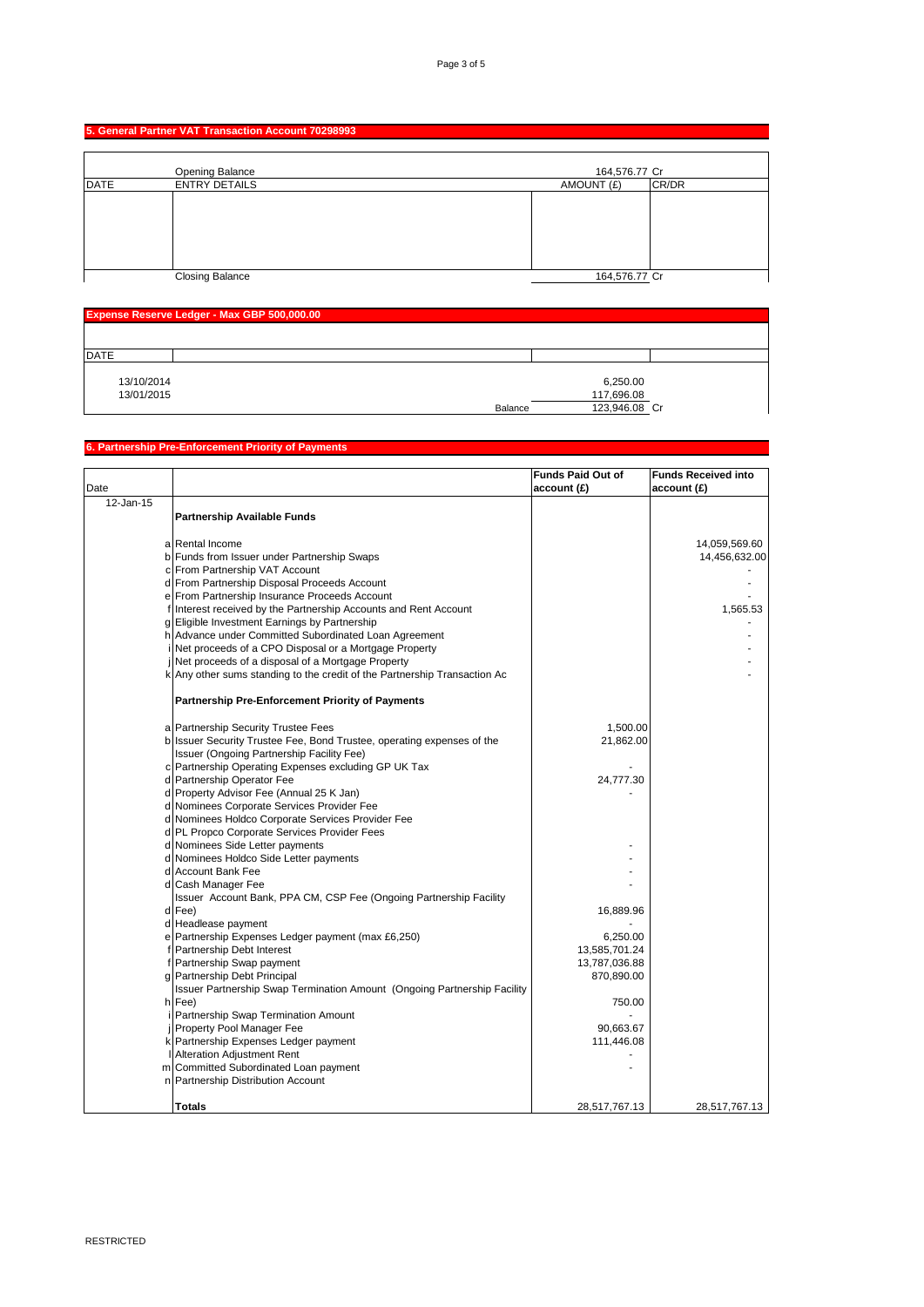#### **7. Issuer Transaction Account 70295495**

|                                                                                         | <b>Opening Balance</b>                                                                                                                           | 33.712.92 Cr                                                                                                       |       |
|-----------------------------------------------------------------------------------------|--------------------------------------------------------------------------------------------------------------------------------------------------|--------------------------------------------------------------------------------------------------------------------|-------|
| <b>DATE</b>                                                                             | <b>ENTRY DETAILS</b>                                                                                                                             | AMOUNT (£)                                                                                                         | CR/DR |
| 06-Jan-15<br>12-Jan-15<br>12-Jan-15<br>12-Jan-15<br>12-Jan-15<br>13-Jan-15<br>13-Jan-15 | <b>Credit Interest</b><br><b>Swaps Receipts</b><br><b>Partnership Debt</b><br>Swap Pays<br><b>Ongoing Fee</b><br><b>HSBC</b> Fee<br><b>Notes</b> | 192.03 Cr<br>669,595.12 Cr<br>14,456,591.24 Cr<br>669.595.12 Dr<br>39,501.96 Cr<br>7.700.00 Dr<br>14,456,591.25 Dr |       |
| 13-Jan-15                                                                               | <b>SFM</b>                                                                                                                                       | 11.889.96 Dr                                                                                                       |       |
| 13-Jan-15                                                                               | <b>Issuer Operating Expenses</b>                                                                                                                 | 19.162.00 Dr                                                                                                       |       |
|                                                                                         | <b>Closing Balance</b>                                                                                                                           | 34,654.94 Cr                                                                                                       |       |

#### **8. Issuer Pre-Enforcement Priority of Payments** Date **Funds Paid Out of account (£) Funds Received into account (£)** 13-Jan-15 **Issuer Available Funds** a Funds due to Issuer under Partnership Swap Agreement 13,787,036.88<br>b Amounts due to Issuer in respect of Partnership Loan 14,496,093.20 b Amounts due to Issuer in respect of Partnership Loan 14,496,093.20<br>
c Any amount due to Issuer under Issuer Swap Agreement 14,456,632.00 c Any amount due to Issuer under Issuer Swap Agreement 14,456,632.00<br>d Interest Received by Issuer on Transaction Account 192.03 d Interest Received by Issuer on Transaction Account<br>e Eigible Investment Earnings Eigible Investment Earnings **Issuer Pre-Enforcement Priority of Payments** a Bond Trustee Fee 1,200.00<br>a Issuer Security Trustee Fee 1,500.00 a Issuer Security Trustee Fee 1,500.00<br>
b Issuer Operating Expenses 19,162.00 b Issuer Operating Expenses<br>
c Issuer/Issuer Holdco Corporate Services Provider Fee<br>
11,889.96 c Issuer/Issuer Holdco Corporate Services Provider Fee 11,889.96<br>c Paying Agent Fee 500.00 c Paying Agent Fee  $\vert$  500.00 c Account Bank Fee 750.00 c Cash Manager Fee 3,750.00<br>d Bond Interest 3,750.000 d Bond Interest d Bond Interest 13,585,701.25<br>d Bond Principal 13,585,701.25<br>870,890.00<br>870,890.00 d Bond Principal 870,890.00<br>d Issuer Swap Provider and State Swap Structure of the Swap Structure of the Swap Structure of the Swap Structure of the Structure of the Structure of the Structure of the Structure of the Struc d Issuer Swap Provider and the US and the US and the US and the US and the US and the US and the US and the US and the US and the US and the US and the US and the US and the US and the US and the US and the US and the US a d Partnership Swap payment 14,456,632.00<br>
e Issuer Profit 750.00 e Issuer Profit f Swap Subordinated Amounts<br>g Issuer Partnership Swap Termination Amount and the state of the state of the state of the state of the state Issuer Partnership Swap Termination Amount 1920 and 1920 and 1920 and 1920 and 1920 and 1920 and 1920 and 1920 and 1920 and 1920 and 1920 and 1920 and 1920 and 1930 and 1930 and 1930 and 1930 and 1930 and 1930 and 1930 and h Issuer Transaction Account **Totals** 42,739,954.11 42,739,954.11 42,739,954.11 42,739,954.11 42,739,954.11 42,739,954.11 42,739,954.11 42,739,954.11